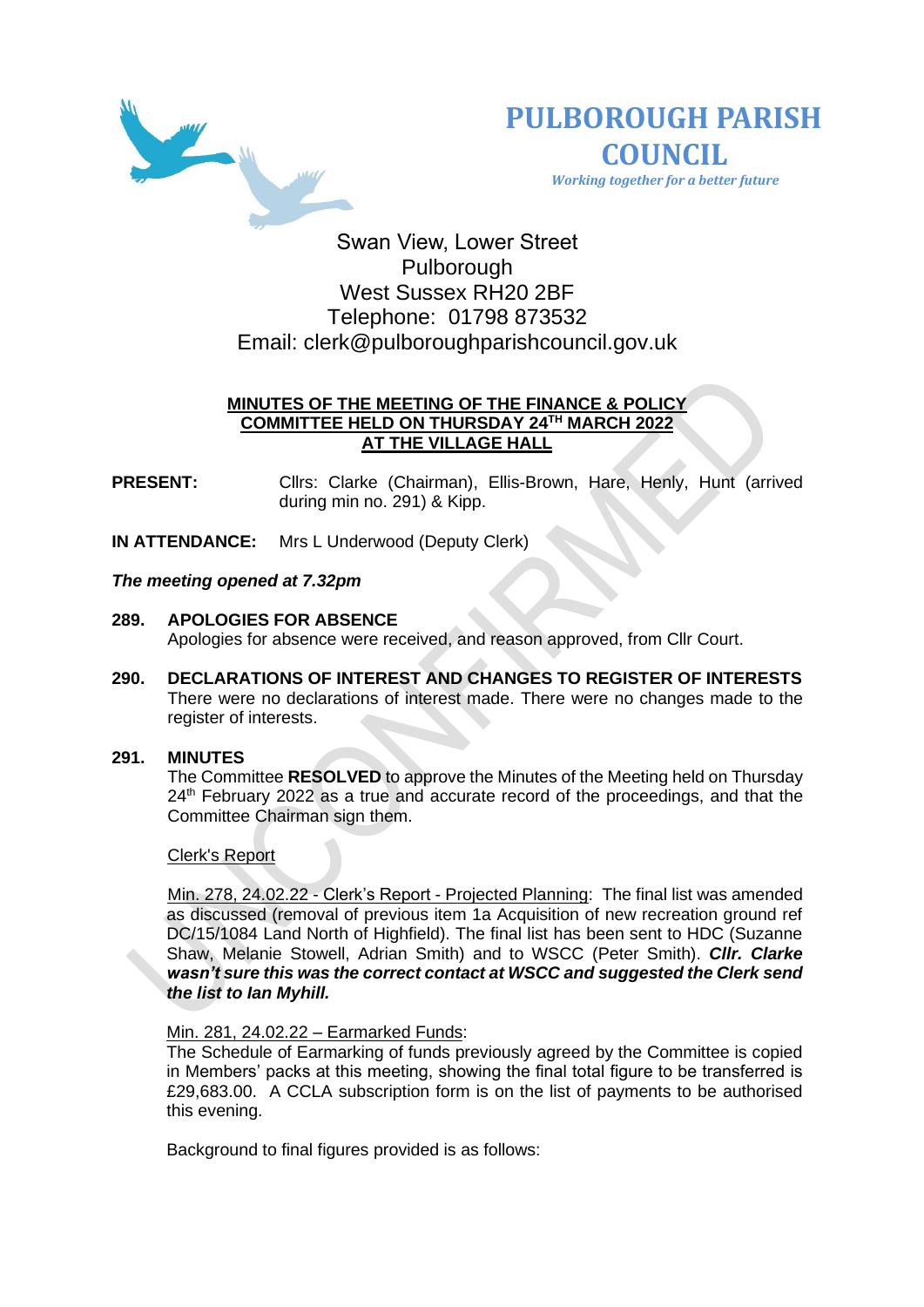*Neighbourhood Wardens* - HDC has confirmed the final costs for 2021/22 of £44,167. The final figure of unspent Neighbourhood Warden budget is therefore considerably larger than anticipated, at £19,833, due to the two vacant posts for several months, as explained in the HDC email/projection spreadsheet from HDC Community Services Manager (copied in Member's packs). The amount Council has budgeted for 2022/23 is lower than the projection (figures at budget setting time were still unclear). The transfer of the underspend to the Neighbourhood Wardens EMR will provide a buffer for next year's costs at Year End 31.03.23.

*Tractors & Equipment* – The current unspent balance of £3,713 will need to have the towbar that needs fitting to the Groundsman's vehicle for transporting the hired chipper and the trailer, taken from this balance, totalling £404.00, so total to transfer is £3309.00.

Min. 282, 24.02.22 – Sports Pavilion project: HDC Community Services Team leader has asked WSCC whether their S106 funds could be used for this, they have confirmed it cannot.

### Additional Update

WSCC's payroll outsource provider has made an error on all employees' salaries for March 2022. Underpayments will be sent in between payroll dates and overpayments will either be deducted from the employee's April salary or invoiced to the employee to pay the overpayment back. Consequently, the March invoice will be higher, but corrected for the April invoice. Relevant employees have been advised that an overpayment has been made (figures to be confirmed by WSCC) and adjustments will be made in their April salary.

# **292. ADJOURNMENT FOR PUBLIC SPEAKING**

There were no public speakers.

# **293. PARISH COUNCIL FINANCES**

Members received bank reconciliations for Cashbook 1 as at 28<sup>th</sup> February 2022 and for Cashbook 3 as at 28th February 2022. These were **AGREED** when compared to the bank statements and the Committee Chairman duly signed the bank statements.

Members received the summary of Income & Expenditure compared to budget up to  $22<sup>nd</sup>$  March 2022. After noting that the recently approved Pavilion repairs wouldn't take place until 19th April 2022, Members **RESOLVED** to **AGREE** that the cost of these repairs (£762.00) will be accrued, so the cost comes out of the 2021/22 budget as there is currently an underspend.

Members also received and noted the summary of Earmarked Reserves.

Members noted the completion of Q2 and Q3 internal control inspections.

The Deputy Clerk advised that there was one invoice outstanding, which has been chased that day.

#### **294. S106/CIL FUNDS**

No updated report has been received, so nothing to report.

# **295. SPORTS PAVILION DEVELOPMENT PROJECT**

There is no update to report, but Members shared their frustration at the slow progress of this project.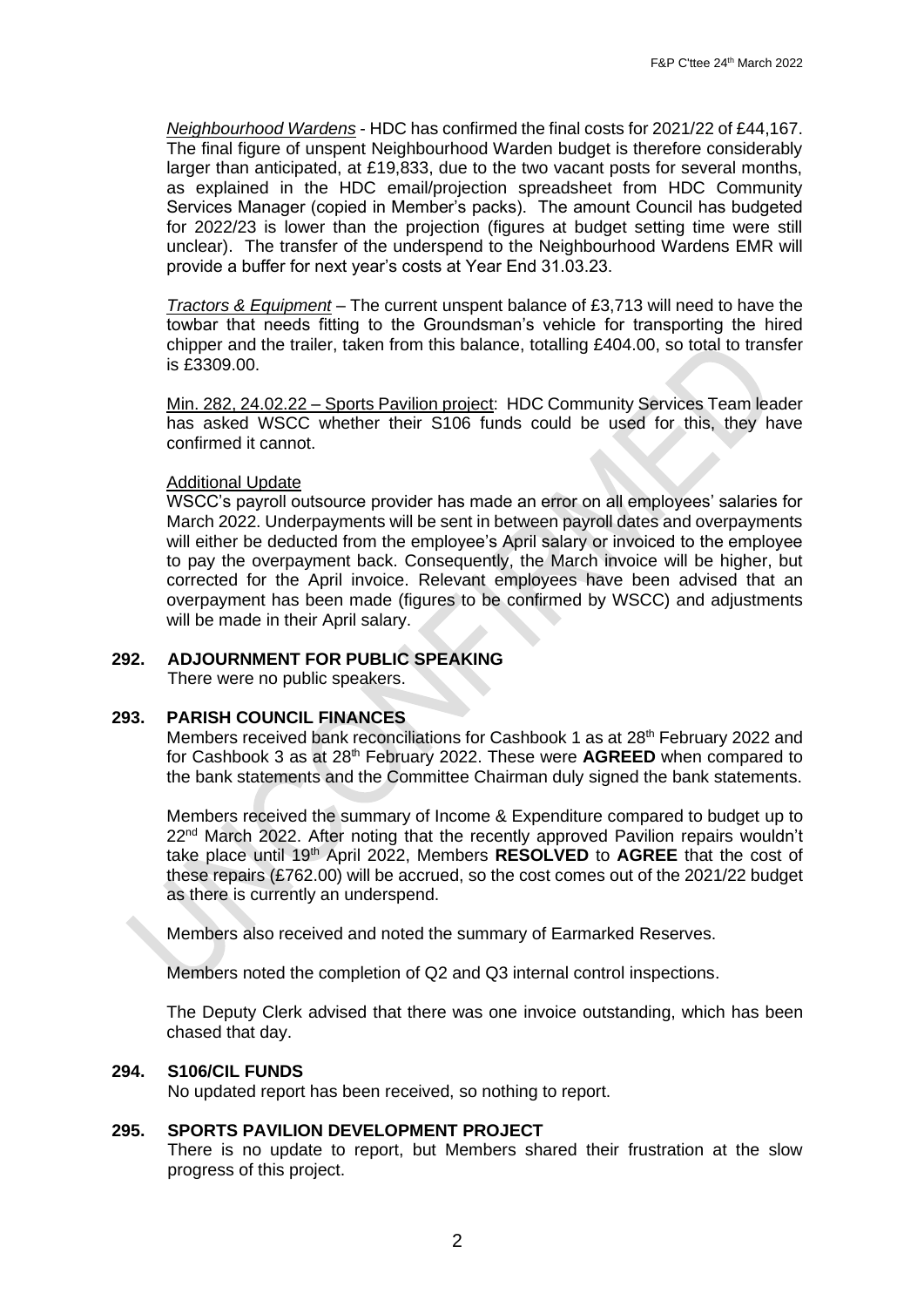# **296. ANNUAL REPORT OF COUNCIL**

Members received individual reports from the Chairman of the Council and committee chairmen. Cllr. Hare advised that his paragraph regarding the Neighbourhood Wardens (NHW) may need to be edited before publication, depending on the recruitment status of the second Warden role. Cllr. Hunt advised that there are a few minor grammatical errors, which she would advise the Clerk on, but nothing to alter the content. Members **RESOLVED** to **APPROVE** each report, with NHW editing and minor changes as mentioned above.

# **297. JUBILEE CELEBRATIONS – HDC GRANT**

Members received a letter from the Cabinet Member for Leisure and Culture regarding an offer of a HDC grant of up to £200.00 for parish councils for local events.

The Clerk contacted HDC advising that the Parish Council wasn't organising an event but a local community organisation was and asked if the grant could be passed onto them. HDC has confirmed that it could be passed on. Members **RESOLVED** to **AGREE** that they would like the Parish Council to apply for the grant and pass it on to the organisers of the 'Jubilee Picnic on the Green'.

Members noted that the 'Jubilee Picnic on the Green' was being organised, jointly, by Pulborough Community Partnership (PCP) and the Sports & Social Club, therefore, Members **AGREED** that half of the grant should be sent to each organisation.

### **298. LEASES – PULBOROUGH BOWLING CLUB**

The Deputy Clerk advised that the Bowling Club have asked if they can hold an informal meeting to discuss the lease renewal. Members **AGREED** to this and **AGREED** that Cllrs. Clarke, Hare & Kipp attend the meeting, when arranged, and feedback to the Committee at the next available meeting.

#### **299. PULBOROUGH RAILWAY STATION**

Members received a request from GTR for a stakeholder letter of support for the nomination of Pulborough Railway Station for 'Access for All' funding and as the deadline for submission is 30<sup>th</sup> March 2022, this meeting was the most appropriate for the item to be added to.

Cllr. Clarke advised that HDC and PCP have sent letters of support and he has drafted and circulated a letter of support to F&P Members for consideration. After some discussion, Members **RESOLVED** to **APPROVE** the drafted letter to be sent as requested.

# **300. CORRESPONDENCE**

#### **HDC**

Non-domestic rates bill 2022/23, confirming zero payment for the period 01.04.22 to 01.04.23 due to Small Business Rate Relief.

#### **Daisy Communications**

Letter 27.02.22 advising of price changes for 2022, which will increase by current/February RPI of 7.8%.